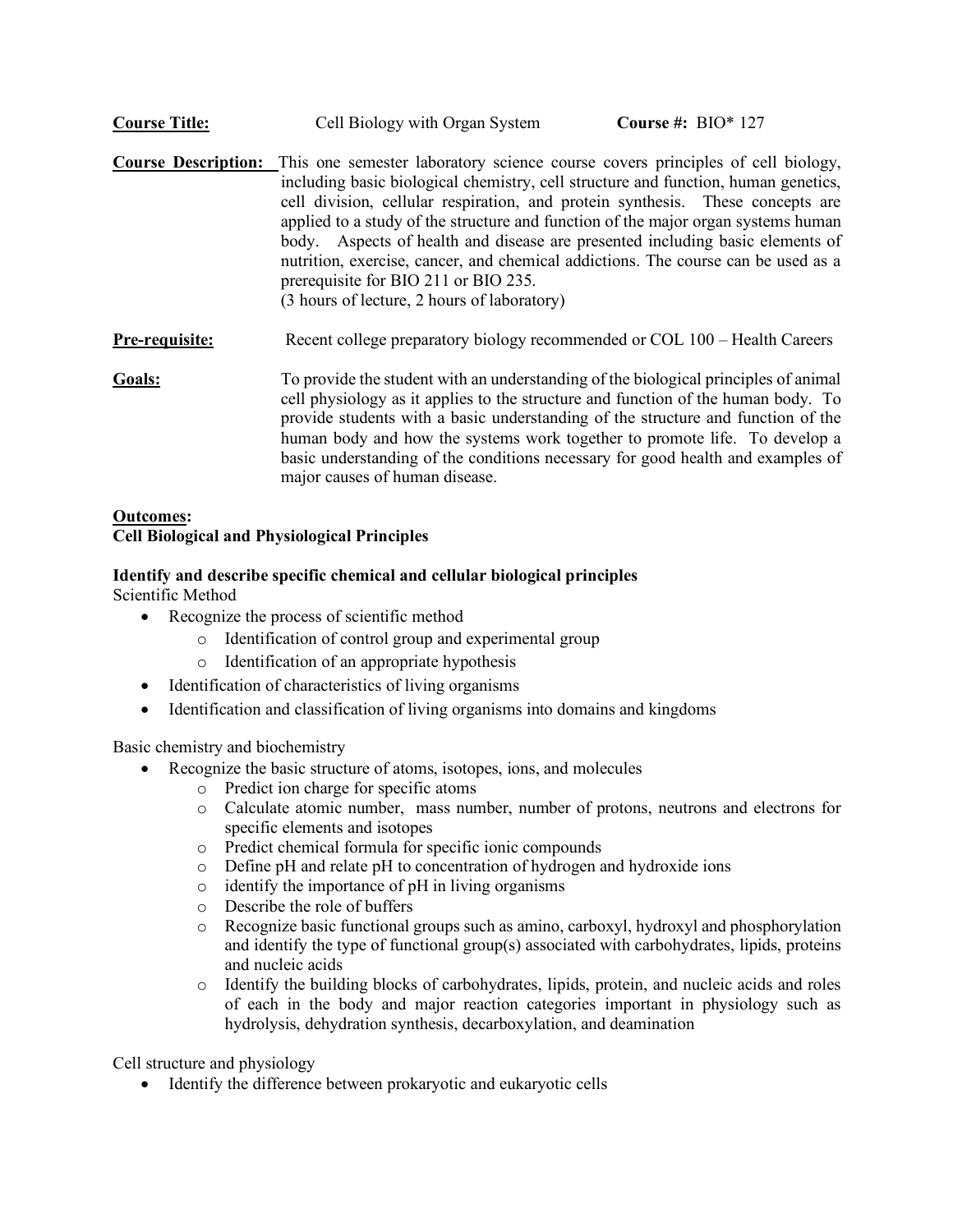• Identify the basic structure and function of the plasma membranes, nucleus, organelles and cytosol of an animal cell

Cellular physiology

- Describe the sequence of events involved in protein synthesis
	- o Using a specific DNA nucleotide sequence identify the steps in transcription and translation to identify the correct mRNA and amino acid sequence and all of the steps necessary to produce the peptide strand
	- o During translation explain the significance of initiation, elongation and termination
	- o Explain the difference between a point mutation and a frame shift mutation
- Identify the steps in DNA replication and recognize the significance of mutations and recognize the difference between DNA replication and protein synthesis
- Identify the steps in cellular respiration and the significance of specific steps in each process (glycolysis, oxidation of pyruvate, Krebs cycle, ETC and chemiosmosis)
	- o Identify specific enzymes in glycolysis
	- o Identify specific types of reactions (isomerization and phosphorylation)
	- o Identify the locations in the process where ATP is synthesized
- Recognize components of cellular signal transduction in animal cells using the adenylate cyclase pathway

Cell reproduction

- Identify the phases of mitosis and meiosis
- Recognize the difference between mitosis and meiosis and determine their role in the organism

### **Genetics**

- Describe terms used in Mendelian genetics including allele, homozygous dominant, homozygous recessive, heterozygous, incomplete dominance, complete dominance, polygenic inheritance, genotype and phenotype
	- o Predict genotype and phenotype when given parental genotypes
- Identify the differences between inheritance patterns including autosomal recessive, autosomal dominant and X-linked recessive
- Use molecular genetics principles to identify outcomes and significance of specific genetic disorders including sickle cell anemia, hemophilia, cystic fibrosis and Huntingdon's disease

# Histology

- o Recognize and identify specific examples of the four basic types of body tissues
- o Recognize specific subtypes in each category, and identify the function of each type
- o Identify location where each type and subtype of tissue are located in a mammal

# **Organismal System Principles**

- Identify components of a negative and positive feedback system and explain the role in maintaining homeostasis in an organism
- Identify and recognize and describe the anatomy and physiology on an organ and cellular level for the:
	- 1. **Integumentary system** including: layers of the skin, structural and functional elements such as hair and hair follicles, sebaceous glands, sweat glands, and arrector pili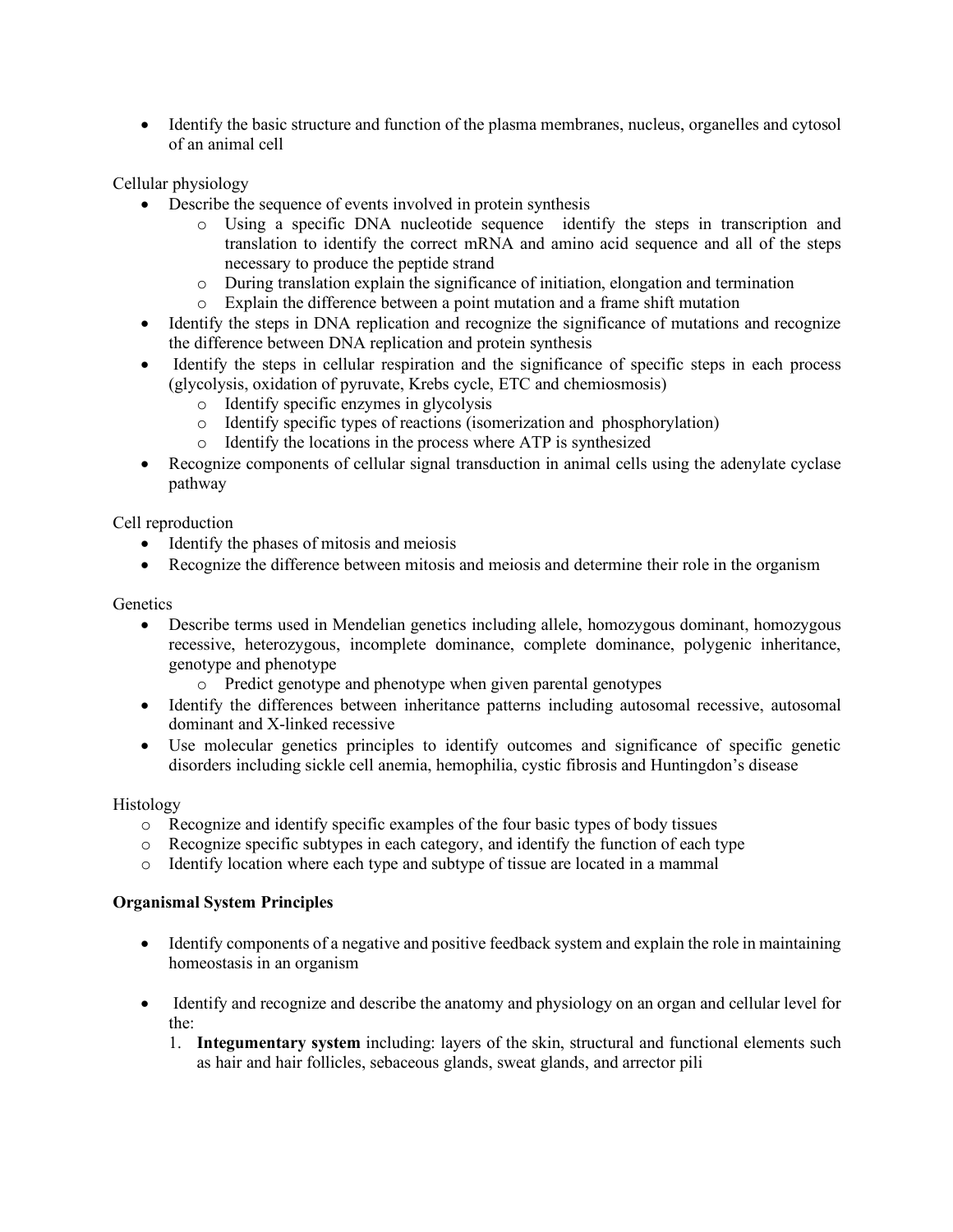- 2. **Skeletal system** including comparison and contrast of compact bone versus spongy bone, structure of a long bone, endochondral ossification and growth of a long bone, significant of bone remodeling and the role of osteoclasts and osteoblasts in remodeling and the importance of diet in maintaining health bones
- **3. Muscular system** including the organization of an entire muscle beginning with an individual fiber and its cellular components, to fascicles, and to the entire muscle including role of connective tissue in holding the muscle together. Students should be able to explain the structure and functional role of contractile elements of myofibers including myofibrils, sarcomeres and myofilaments. Students should be able to discuss the sliding filament model of muscle contraction and explain how this leads to movement of a bone**.**
- 4. **Nervous system** including division of the nervous system, types of neurons, anatomy of a neuron and events that occur at a synapse. Students should be able to explain the difference between an excitatory postsynaptic potential and an inhibitory post-synaptic potential and how graded potentials relate to an action potential. They should be able to give examples of excitatory and inhibitory neurotransmitters and Students should be able to recognize the regions of the brain and spinal cord and identify their functions. They should be able to recognize the components of a withdrawal reflex.
- 5. **Digestive system** including the role of the accessory organs and where each of the major category of nutrients is digested. Students can identify the order in which the food passes through the digestive system and the contribution of each specific organ in digestion and should be able to recognize specific digestive enzymes and where they are produced.
- 6. **Cardiovascular system**, including the composition and role of each of the blood cells, the composition of plasma and the role of hemostasis. Students should be able to recognize the final common pathway in hemostasis. Students should be able to identify the structure and function of the heart, veins, arteries, capillaries and explain the movement of blood through the heart and circulation through blood vessels back to the heart. Students should be able to recognize the major components of an EKG and understand basic pathology including an MI.
- 7. **Respiratory system** including flow of air into the lungs and the structure and function of each component, the dynamics of breathing, and the process of internal and external respiration and the forces that drive gas exchange during each. Students should be able identify how both  $CO<sub>2</sub>$ and  $O_2$  are carried in the blood.
- 8. **Urinary system** including the kidneys, ureters, urinary bladder and urethra. Students should be able to identify the role of each component of the nephron and how it contributes to the formation of urine and maintenance of homeostasis. Students should be able to explain how the kidneys maintain the volume, composition and oxygen carrying capacity of blood.
- 9. **Endocrine system** including the major endocrine glands such as the hypothalamus and its role in regulating the pituitary and producing oxytocin and antidiuretic hormone. Due to time constraints, the primary focus for endocrine is on the role of insulin and glucagon. Other hormones are mentioned in context of the appropriate systems including calcitonin and parathyroid hormone, erythropoietin, and digestive hormones.
- 10. **Reproductive system** is mentioned during meiosis. Students should understand the role of gamete production and meiosis in the context of human species reproduction. Function of ovary